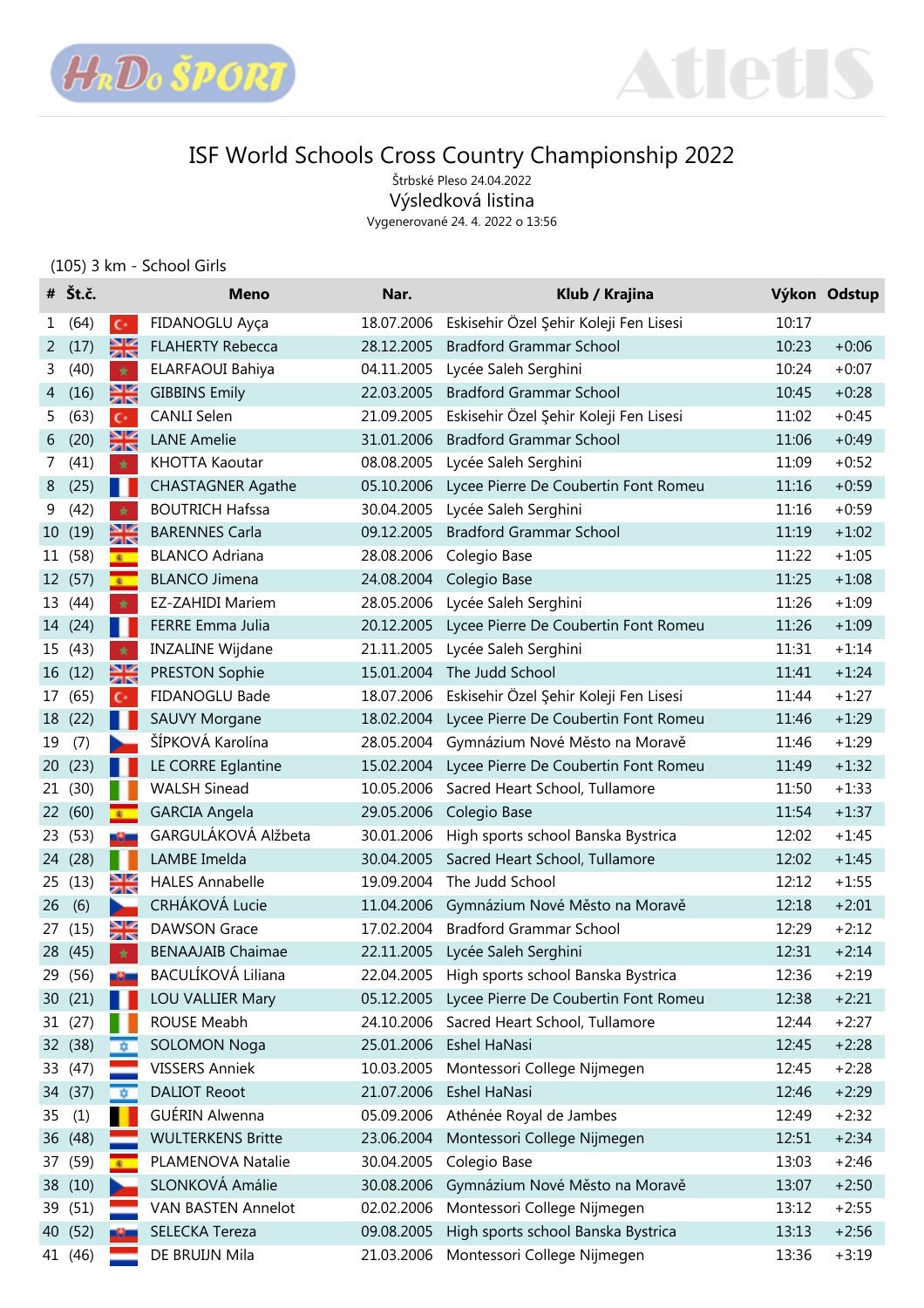| 42 | (18) | ≽≼           | <b>FOSTER Elsa</b>       | 14.01.2006 | <b>Bradford Grammar School</b>         | 13:49 | $+3:32$ |
|----|------|--------------|--------------------------|------------|----------------------------------------|-------|---------|
| 43 | (36) | $\mathbf{B}$ | <b>SHIMEI Noam Ester</b> | 14.03.2005 | Eshel HaNasi                           | 13:52 | $+3:35$ |
| 44 | (5)  |              | <b>DUROISIN Violaine</b> | 22.07.2005 | Athénée Royal de Jambes                | 13:52 | $+3:35$ |
| 45 | (14) | ≌ছ           | <b>HAWKER Lydia</b>      | 12.05.2005 | The Judd School                        | 13:54 | $+3:37$ |
| 46 | (54) | a Cha        | ŠKARVADOVA Nina          | 02.06.2006 | High sports school Banska Bystrica     | 13:54 | $+3:37$ |
| 47 | (4)  |              | <b>COLLIN Sophie</b>     | 21.11.2005 | Athénée Royal de Jambes                | 13:56 | $+3:39$ |
| 48 | (61) | $\bullet$    | DE LA ORDEN Sara         | 22.09.2005 | Colegio Base                           | 13:56 | $+3:39$ |
| 49 | (62) | 麦            | <b>ARIAS Ingrid</b>      | 30.08.2005 | Colegio Base                           | 13:57 | $+3:40$ |
| 50 | (26) |              | <b>ARBOUSSET Lilou</b>   | 25.11.2006 | Lycee Pierre De Coubertin Font Romeu   | 13:59 | $+3:42$ |
| 51 | (9)  |              | JUŘIČKOVÁ Alžběta        | 21.04.2004 | Gymnázium Nové Město na Moravě         | 14:01 | $+3:44$ |
| 52 | (29) |              | <b>CLEARY Mette</b>      | 16.07.2006 | Sacred Heart School, Tullamore         | 14:08 | $+3:51$ |
| 53 | (8)  |              | SMUTNÁ Sofie             | 05.06.2006 | Gymnázium Nové Město na Moravě         | 14:24 | $+4:07$ |
| 54 | (39) | 立            | <b>MAIMON Hili</b>       | 26.06.2006 | <b>Eshel HaNasi</b>                    | 14:35 | $+4:18$ |
| 55 | (11) |              | ŠTVERÁČKOVÁ Adéla        | 28.03.2004 | Gymnázium Nové Město na Moravě         | 14:53 | $+4:36$ |
| 56 | (55) | -91          | MAZALOVÁ Adela           | 15.12.2006 | High sports school Banska Bystrica     | 14:58 | $+4:41$ |
| 57 | (34) | 壺            | ABDU Romi Suzan          | 23.06.2004 | Eshel HaNasi                           | 15:14 | $+4:57$ |
| 58 | (2)  |              | <b>SALIEN Liana</b>      | 09.06.2006 | Athénée Royal de Jambes                | 15:15 | $+4:58$ |
| 59 | (35) | 立            | SHELLY Adi               | 26.08.2005 | Eshel HaNasi                           | 15:22 | $+5:05$ |
| 60 | (3)  |              | DERUYVER Natacha         | 18.08.2006 | Athénée Royal de Jambes                | 15:38 | $+5:21$ |
| 61 | (66) | $C^*$        | DAGLI Hilal Nur          | 23.05.2006 | Eskisehir Özel Şehir Koleji Fen Lisesi | 16:33 | $+6:16$ |
| 62 | (50) |              | <b>EERDEN Isabelle</b>   | 29.06.2006 | Montessori College Nijmegen            | 16:48 | $+6:31$ |
| 63 | (49) |              | STOELINGA Mathilde       | 17.03.2005 | Montessori College Nijmegen            | 17:20 | $+7:03$ |

| Bodovanie po 1 disciplínach |  |  |  |
|-----------------------------|--|--|--|
|-----------------------------|--|--|--|

| <b>Bradford Grammar School</b><br>22<br>32<br>Lycée Saleh Serghini<br>Lycee Pierre De Coubertin Font Romeu<br>60<br>82<br>Colegio Base<br>Eskisehir Özel Şehir Koleji Fen Lisesi<br>84<br>128<br>Sacred Heart School, Tullamore<br>Gymnázium Nové Město na Moravě<br>134<br>High sports school Banska Bystrica<br>138 |
|-----------------------------------------------------------------------------------------------------------------------------------------------------------------------------------------------------------------------------------------------------------------------------------------------------------------------|
|                                                                                                                                                                                                                                                                                                                       |
|                                                                                                                                                                                                                                                                                                                       |
|                                                                                                                                                                                                                                                                                                                       |
|                                                                                                                                                                                                                                                                                                                       |
|                                                                                                                                                                                                                                                                                                                       |
|                                                                                                                                                                                                                                                                                                                       |
|                                                                                                                                                                                                                                                                                                                       |
|                                                                                                                                                                                                                                                                                                                       |
| 149<br>Montessori College Nijmegen                                                                                                                                                                                                                                                                                    |
| 163<br>Eshel HaNasi                                                                                                                                                                                                                                                                                                   |
| 184<br>Athénée Royal de Jambes                                                                                                                                                                                                                                                                                        |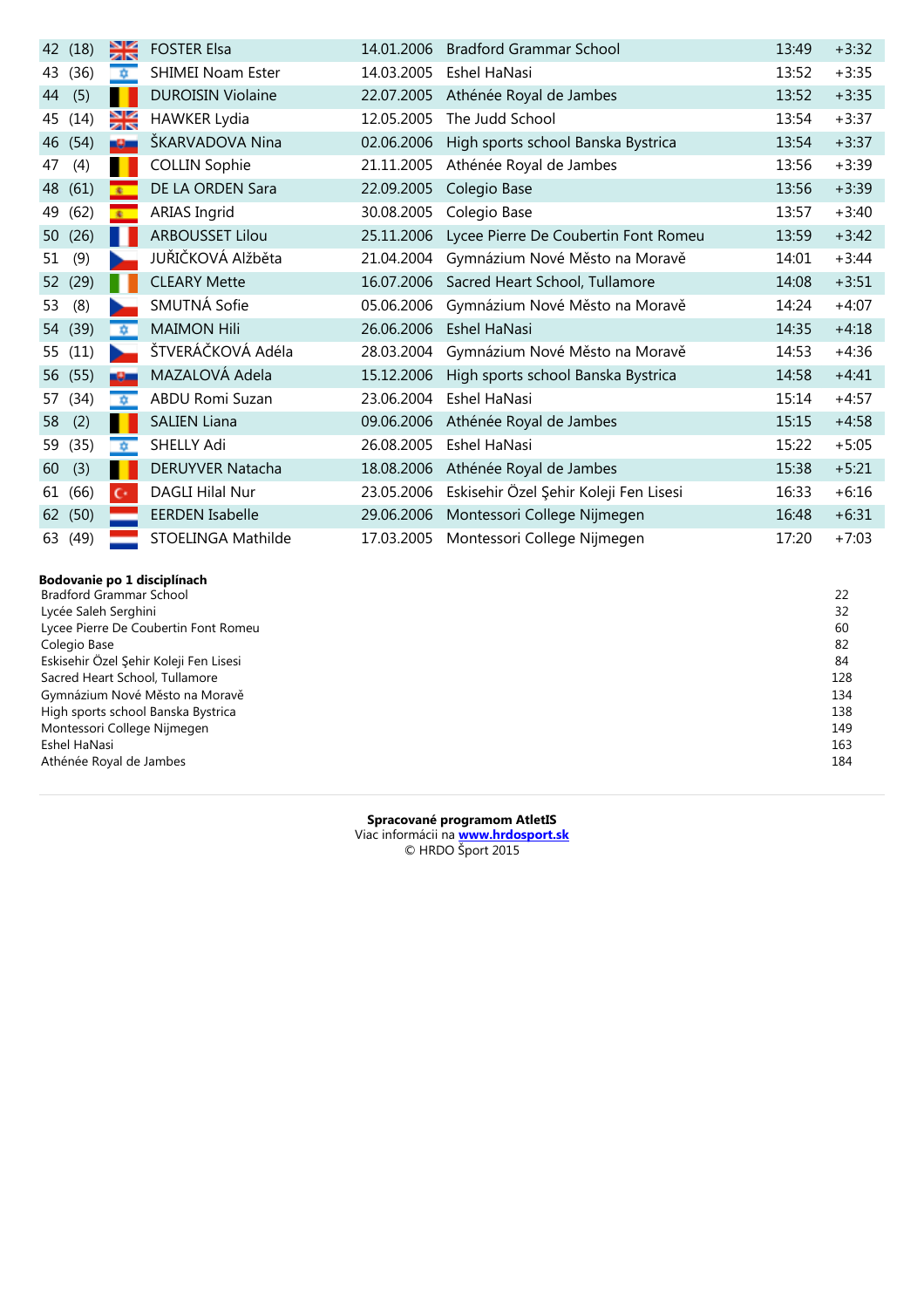



Štrbské Pleso 24.04.2022 Výsledková listina

Vygenerované 24. 4. 2022 o 13:56

### (101) 5 km - School Boys

|   | $# \check{\mathsf{S}}$ t.č. |               | <b>Meno</b>                       | Nar. | Klub / Krajina                                      |       | Výkon Odstup   |
|---|-----------------------------|---------------|-----------------------------------|------|-----------------------------------------------------|-------|----------------|
|   | 1(73)                       | $C^*$         | <b>TUNÇTAN Caner Can</b>          |      | 20.09.2005 Özel Bitlis Final Akademi Anadolu Lisesi | 15:43 |                |
|   | 2(15)                       | ₩             | PRENDERGAST Joshua                |      | 15.02.2006 The Judd School                          | 15:59 | $+0:16$        |
|   | 3(46)                       | п.            | RAMIREZ TORIZ Alexander Zuriel    |      | 01.05.2004 Cecyte Jalisco Tepatitlan                | 15:59 | $+0:16$        |
|   | 4 (45)                      | п.            | LOPEZ CARRANZA Miguel Angel       |      | 25.11.2004 Cecyte Jalisco Tepatitlan                | 16:04 | $+0:21$        |
|   | 5(50)                       | $\star$       | <b>BOKNARI Alhassane</b>          |      | 29.03.2005 Lycee youssef ben tachfine               | 16:07 | $+0:24$        |
|   | 6(18)                       | ₩             | <b>COUTTS Edward</b>              |      | 20.01.2005 The Judd School                          | 16:08 | $+0:25$        |
|   | 7 (49)                      | $\star$       | ABOULFIDA Ilyas                   |      | 16.03.2005 Lycee youssef ben tachfine               | 16:10 | $+0:27$        |
|   | 8 (24)                      | ш             | <b>SUBTIL Louison</b>             |      | 21.07.2004 Lycee Pierre De Coubertin Font Romeu     | 16:13 | $+0:30$        |
| 9 | (8)                         |               | DOČKAL Daniel                     |      | 27.06.2005 Gymnázium Nové Město na Moravě           | 16:14 | $+0:31$        |
|   | 10(13)                      | ₩             | <b>DUBERY Matthew</b>             |      | 14.08.2004 The Judd School                          | 16:15 | $+0:32$        |
|   | 11 (75)                     | $C^*$         | ÜNAL Kadir                        |      | 07.09.2004 Özel Bitlis Final Akademi Anadolu Lisesi | 16:17 | $+0:34$        |
|   | 12 (78)                     | $C^*$         | ÖZKAN Azat                        |      | 16.01.2006 Özel Bitlis Final Akademi Anadolu Lisesi |       | $16:18 + 0:35$ |
|   | 13 (25)                     |               | <b>JOURDAN Martin</b>             |      | 03.04.2004 Lycee Pierre De Coubertin Font Romeu     | 16:19 | $+0:36$        |
|   | 14 (48)                     | <b>P</b> 1    | <b>GONZALEZ CRUZ Alber Alexis</b> |      | 24.11.2005 Cecyte Jalisco Tepatitlan                | 16:21 | $+0:38$        |
|   | 15 (77)                     | $C^*$         | <b>DEMIR Samet</b>                |      | 01.09.2004 Özel Bitlis Final Akademi Anadolu Lisesi | 16:33 | $+0:50$        |
|   | 16 (22)                     | ₩             | <b>FLAHERTY Alexander</b>         |      | 09.05.2004 Bradford Grammar School                  | 16:34 | $+0:51$        |
|   | 17 (74)                     | $C^*$         | <b>TUNÇTAN Cesur</b>              |      | 15.08.2004 Özel Bitlis Final Akademi Anadolu Lisesi | 16:39 | $+0:56$        |
|   | 18 (34)                     |               | <b>FAGAN Diarmuid</b>             |      | 09.03.2005 Coláiste Mhuire                          | 16:39 | $+0:56$        |
|   | 19 (26)                     |               | <b>FOURGASSIE Louis</b>           |      | 23.04.2005 Lycee Pierre De Coubertin Font Romeu     | 16:52 | $+1:09$        |
|   | 20 (38)                     | <b>DES</b>    | <b>CHEN Eyal</b>                  |      | 12.07.2004 Eshel HaNasi                             |       | $16:52 + 1:09$ |
|   | 21 (27)                     |               | <b>ARBIN Amaury</b>               |      | 27.08.2004 Lycee Pierre De Coubertin Font Romeu     | 16:53 | $+1:10$        |
|   | 22 (16)                     | ₩             | <b>HOPKINS George</b>             |      | 11.02.2006 The Judd School                          | 16:54 | $+1:11$        |
|   | 23 (29)                     |               | <b>KILLALEA Ross</b>              |      | 18.08.2005 Coláiste Mhuire                          | 16:58 | $+1:15$        |
|   | 24 (47)                     | п.            | DE JESUS GARCIA Randy             |      | 14.10.2006 Cecyte Jalisco Tepatitlan                |       | $16:58 + 1:15$ |
|   | 25 (52)                     | $\star$       | ELASRI Ayyoub                     |      | 10.08.2005 Lycee youssef ben tachfine               | 16:59 | $+1:16$        |
|   | 26 (14)                     | ℁             | MACDONALD Jamie                   |      | 15.11.2004 The Judd School                          | 17:05 | $+1:22$        |
|   | 27 (55)                     |               | <b>TOONEN Ilja</b>                |      | 10.07.2006 Stedelijk Gymnasium Nijmegen             | 17:12 | $+1:29$        |
|   | 28 (20)                     | $\frac{N}{N}$ | <b>CLAY Theo</b>                  |      | 01.06.2005 Bradford Grammar School                  |       | $17:15 + 1:32$ |
|   | 29 (76)                     | $C^*$         | <b>ELMAS Harun</b>                |      | 06.06.2005 Özel Bitlis Final Akademi Anadolu Lisesi | 17:21 | $+1:38$        |
|   | 30(28)                      |               | <b>ADEL Fares</b>                 |      | 20.10.2004 Lycee Pierre De Coubertin Font Romeu     |       | $17:24 + 1:41$ |
|   | 31 (17)                     |               | SINGLETERRY Adam                  |      | 18.05.2004 The Judd School                          | 17:27 | $+1:44$        |
|   | 32 (39)                     | 森             | <b>TZUKERT Tomer</b>              |      | 03.01.2006 Eshel HaNasi                             | 17:28 | $+1:45$        |
|   | 33(1)                       |               | <b>LEGENDRE Enzo</b>              |      | 29.12.2006 Athénée Royal de Jambes                  | 17:32 | $+1:49$        |
|   | 34 (30)                     |               | <b>SHERWIN Conor</b>              |      | 19.12.2006 Coláiste Mhuire                          | 17:36 | $+1:53$        |
|   | 35 (53)                     |               | QASEM Ayyoub                      |      | 15.02.2004 Lycee youssef ben tachfine               | 17:40 | $+1:57$        |
|   | 36 (51)                     | *             | <b>MBARKI Ilyas</b>               |      | 17.06.2004 Lycee youssef ben tachfine               | 17:41 | $+1:58$        |
|   | 37 (31)                     |               | RYAN John                         |      | 25.10.2005 Coláiste Mhuire                          | 17:44 | $+2:01$        |
|   | 38 (63)                     |               | <b>ADAM Slavomir</b>              |      | 26.03.2004 High sports school Banska Bystrica       | 17:47 | $+2:04$        |
|   | 39 (21)                     | ≱≼            | <b>HILL Benjamin</b>              |      | 23.08.2006 Bradford Grammar School                  | 17:50 | $+2:07$        |
|   | 40 (7)                      |               | JIRKŮ Adam                        |      | 02.12.2004 Gymnázium Nové Město na Moravě           | 17:52 | $+2:09$        |
|   | 41 (32)                     |               | LOZANO Pablo                      |      | 15.09.2006 Coláiste Mhuire                          | 18:02 | $+2:19$        |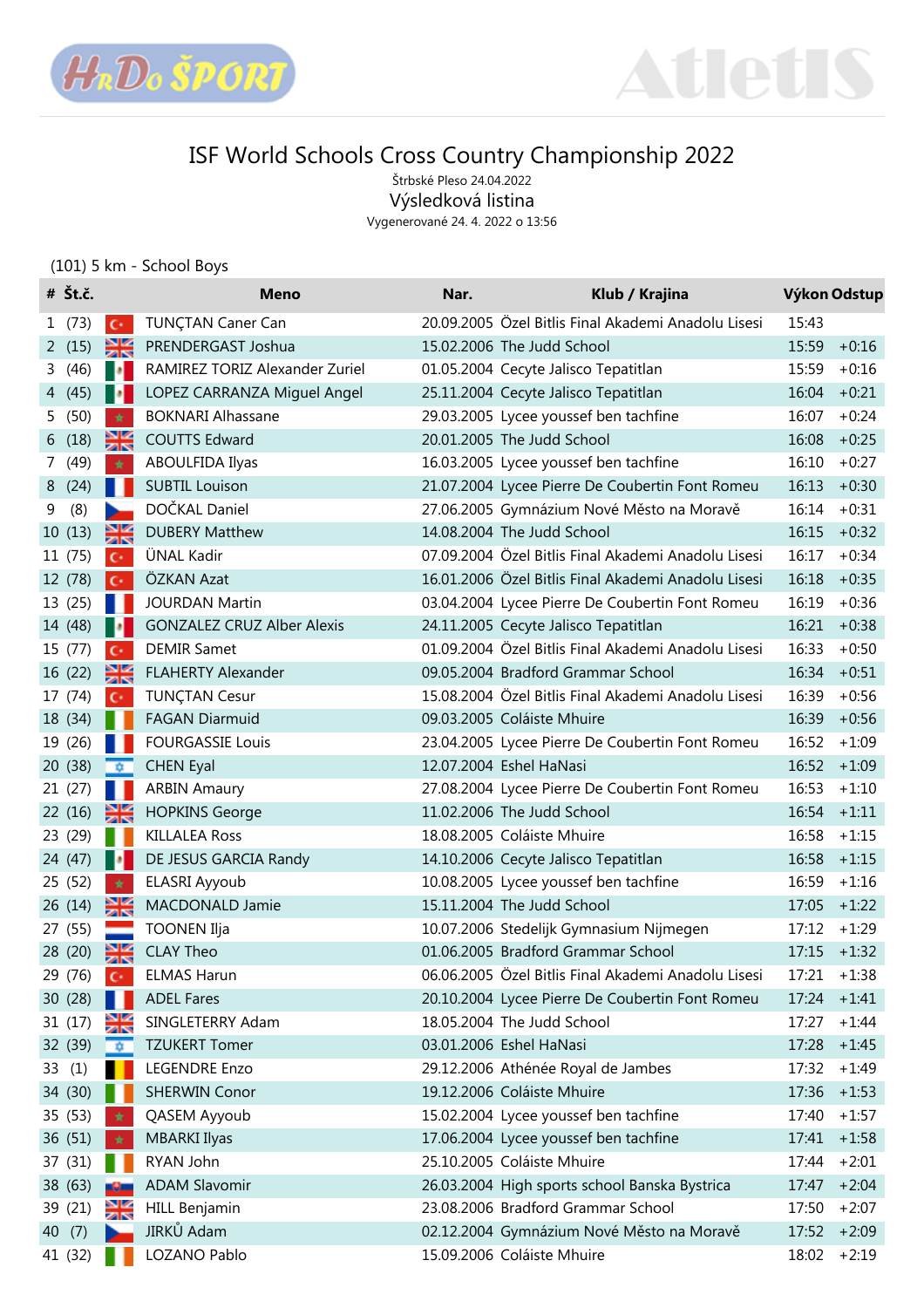| 42 (40)   | 一章。                  | <b>LEVY Yonatan</b>                     | 11.02.2005 Eshel HaNasi                         | 18:02      | $+2:19$      |
|-----------|----------------------|-----------------------------------------|-------------------------------------------------|------------|--------------|
| 43 (65)   | -9-                  | <b>BALCIAR Matej</b>                    | 01.12.2005 High sports school Banska Bystrica   | 18:03      | $+2:20$      |
| 44 (62)   |                      | MICHALICA Michal                        | 08.01.2006 High sports school Banska Bystrica   | 18:03      | $+2:20$      |
| (9)<br>45 | ь                    | MALUŠEK Daniel                          | 21.09.2004 Gymnázium Nové Město na Moravě       | 18:09      | $+2:26$      |
| (2)<br>46 |                      | <b>JOLY Lennart</b>                     | 21.06.2005 Athénée Royal de Jambes              | 18:11      | $+2:28$      |
| 47 (23)   | ш                    | <b>TEISSANDIER Baptiste</b>             | 12.10.2005 Lycee Pierre De Coubertin Font Romeu | 18:15      | $+2:32$      |
| 48 (54)   | *                    | EL HAIDAG Adam                          | 05.06.2004 Lycee youssef ben tachfine           | 18:27      | $+2:44$      |
| 49 (67)   | $\bullet$            | PEREZ Vidal                             | 27.05.2006 Ies Villa De Mazo                    | 18:29      | $+2:46$      |
| 50 (61)   | -9-                  | PASTRNÁK Ľubomír                        | 29.11.2004 High sports school Banska Bystrica   | 18:34      | $+2:51$      |
| 51(10)    |                      | KABRDA Jonáš                            | 28.06.2004 Gymnázium Nové Město na Moravě       | 18:36      | $+2:53$      |
| 52 (42)   | $\overline{\bullet}$ | <b>COHEN Ithamar</b>                    | 06.06.2005 Eshel HaNasi                         | 18:41      | $+2:58$      |
| 53 (3)    |                      | <b>JORDENS Brice</b>                    | 10.01.2006 Athénée Royal de Jambes              | 18:55      | $+3:12$      |
| 54 (70)   | $\bullet$            | <b>SAN GIL Luis Daniel</b>              | 14.11.2005 Ies Villa De Mazo                    | 19:02      | $+3:19$      |
| 55 (19)   | ⊠∝                   | HOWSON Joseph                           | 09.10.2004 Bradford Grammar School              | 19:08      | $+3:25$      |
| 56 (41)   | 章                    | SPOREN Yehonatan                        | 09.09.2005 Eshel HaNasi                         | 19:09      | $+3:26$      |
| 57 (11)   | D.                   | MILÁN Jakub                             | 07.02.2004 Gymnázium Nové Město na Moravě       | 19:11      | $+3:28$      |
| 58 (44)   | - 18                 | <b>CUEVAS HERNANDEZ Vicente Alberto</b> | 06.05.2006 Cecyte Jalisco Tepatitlan            | 19:12      | $+3:29$      |
| 59 (43)   | $\frac{1}{2}$        | <b>BEERI</b> Gilad                      | 03.01.2004 Eshel HaNasi                         | 19:20      | $+3:37$      |
| 60 (57)   |                      | <b>TIESNITSCH Arne</b>                  | 02.02.2004 Stedelijk Gymnasium Nijmegen         | 19:22      | $+3:39$      |
| 61 (66)   | -9-                  | MATKO Martin                            | 06.07.2005 High sports school Banska Bystrica   | 19:24      | $+3:41$      |
| 62 (35)   |                      | <b>SHERIDAN Tadgh</b>                   | 29.09.2005 Coláiste Mhuire                      | 19:34      | $+3:51$      |
| 63 (64)   | -9-                  | MEJTSKY Maxim                           | 09.09.2005 High sports school Banska Bystrica   | 19:44      | $+4:01$      |
| 64 (59)   |                      | <b>BERGE Tijn Ten</b>                   | 29.12.2004 Stedelijk Gymnasium Nijmegen         | 19:53      | $+4:10$      |
| 65 (69)   | $\bullet$            | <b>TOLEDO Airan</b>                     | 27.03.2006 Ies Villa De Mazo                    | 19:53      | $+4:10$      |
| 66 (58)   |                      | <b>TINNEVELT Daan</b>                   | 22.01.2004 Stedelijk Gymnasium Nijmegen         | 20:07      | $+4:24$      |
| (6)<br>67 |                      | <b>HERBAY Théo</b>                      | 21.07.2005 Athénée Royal de Jambes              | 20:13      | $+4:30$      |
| 68 (56)   |                      | <b>SCHOUTEN Mats</b>                    | 03.07.2006 Stedelijk Gymnasium Nijmegen         | 20:31      | $+4:48$      |
| 69 (37)   | ш                    | <b>HANNAN Daire</b>                     | 16.09.2005 Coláiste Mhuire                      | 20:34      | $+4:51$      |
| 70 (4)    |                      | LEFEBVRE Raphaël                        | 04.05.2006 Athénée Royal de Jambes              | 20:52      | $+5:09$      |
| 71 (72)   | $\bullet$            | <b>GONZALEZ Sebastian Alberto</b>       | 20.05.2005 Ies Villa De Mazo                    | 20:55      | $+5:12$      |
| 72 (68)   |                      | PEREZ Adrian                            | 02.12.2004 Ies Villa De Mazo                    | 21:33      | $+5:50$      |
| 73 (71)   | 案                    | <b>BUITRAGO Fernando Azael</b>          | 06.07.2005 Ies Villa De Mazo                    | 21:34      | $+5:51$      |
| 74 (5)    |                      | PIERRE Mathéo                           | 21.11.2005 Athénée Royal de Jambes              | 21:51      | $+6:08$      |
| 75 (33)   |                      | <b>CAMPBELL Jamie</b>                   | 02.12.2006 Coláiste Mhuire                      | 22:23      | $+6:40$      |
| 76 (60)   |                      | EIJKENBOOM Quintijn                     | 01.11.2004 Stedelijk Gymnasium Nijmegen         |            | 28:02 +12:19 |
| (12)      |                      | KAMARÁD Jan                             | 15.03.2005 Gymnázium Nové Město na Moravě       | <b>DNS</b> |              |

#### **Bodovanie po 1 disciplínach**

| Özel Bitlis Final Akademi Anadolu Lisesi | 39  |
|------------------------------------------|-----|
| The Judd School                          | 40  |
| Cecyte Jalisco Tepatitlan                | 45  |
| Lycee Pierre De Coubertin Font Romeu     | 61  |
| Lycee youssef ben tachfine               | 72  |
| Coláiste Mhuire                          | 112 |
| <b>Bradford Grammar School</b>           | 138 |
| Gymnázium Nové Město na Moravě           | 145 |
| Eshel HaNasi                             | 146 |
| High sports school Banska Bystrica       | 175 |
| Athénée Royal de Jambes                  | 199 |
| Stedelijk Gymnasium Nijmegen             | 219 |
| Ies Villa De Mazo                        | 239 |
|                                          |     |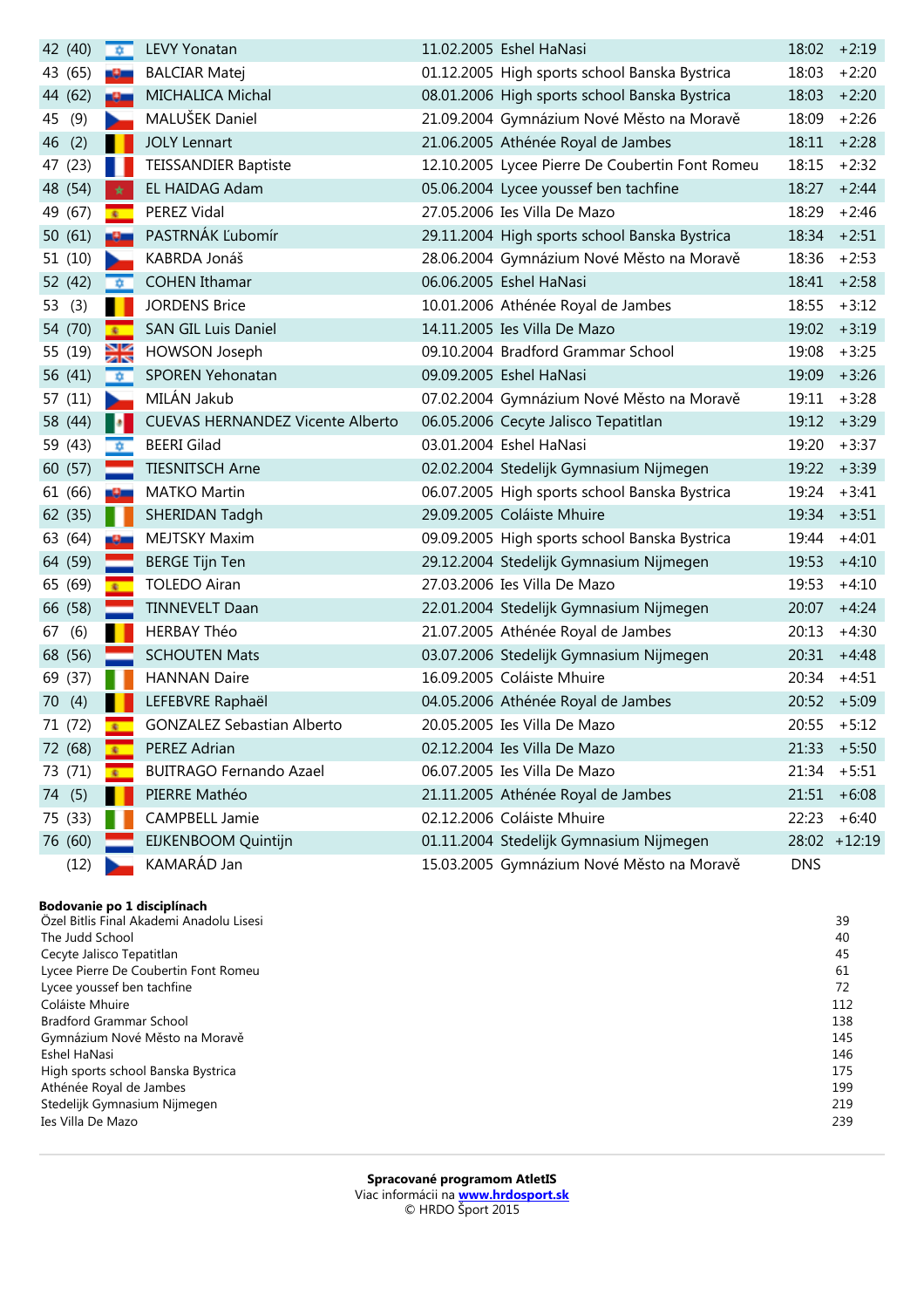



Štrbské Pleso 24.04.2022 Výsledková listina Vygenerované 24. 4. 2022 o 13:57

### (107) 3 km - Selection Girls

| #  | Št.č. |                 | <b>Meno</b>                   | Nar.       | Klub / Krajina  | Výkon      | Odstup   |
|----|-------|-----------------|-------------------------------|------------|-----------------|------------|----------|
| 1  | (32)  | $-8-$           | LOICE Chepkwemoi              | 12.12.2006 | Uganda          | 9:59       |          |
| 2  | (13)  | $\star$         | <b>BIRDAHA Fatima Ezzahra</b> | 01.03.2004 | Morocco         | 10:01      | $+0:02$  |
| 3  | (31)  | $-6 -$          | <b>MAUREEN Chebet</b>         | 24.06.2005 | Uganda          | 10:04      | $+0:05$  |
| 4  | (12)  | $\star$         | <b>AAFIR Fatima</b>           | 27.01.2004 | Morocco         | 10:05      | $+0:06$  |
| 5  | (25)  | $\bullet$       | <b>BENKERT Mariam</b>         | 11.05.2004 | Spain           | 10:16      | $+0:17$  |
| 6  | (26)  | $\bullet$       | MARTINEZ Xela                 | 25.01.2006 | Spain           | 10:21      | $+0:22$  |
| 7  | (29)  | $\bullet$       | VICIOSA Maria                 | 08.10.2006 | Spain           | 10:24      | $+0:25$  |
| 8  | (17)  | $\star$         | SALMA Elbadra                 | 12.09.2004 | Morocco         | 10:28      | $+0:29$  |
| 9  | (35)  | $-8$            | <b>EDITH Chebet</b>           | 03.02.2006 | Uganda          | 10:32      | $+0:33$  |
| 10 | (34)  | $-6$            | VICKY Chepkwemoi              | 10.10.2005 | Uganda          | 10:41      | $+0:42$  |
| 11 | (28)  | $\bullet$       | <b>BOGO Sara</b>              | 21.03.2004 | Spain           | 10:45      | $+0:46$  |
| 12 | (27)  | $\bullet$       | RENDUELES Claudia             | 19.11.2004 | Spain           | 10:46      | $+0:47$  |
| 13 | (14)  | $\star$         | <b>ELMACH Ilham</b>           | 05.10.2005 | Morocco         | 10:52      | $+0:53$  |
| 14 | (30)  | $-$ e $-$       | FINANCIA Chepkwemoi           | 22.11.2006 | Uganda          | 10:54      | $+0:55$  |
| 15 | (16)  | $\star$         | <b>ELFATHI Ouiame</b>         | 03.08.2004 | Morocco         | 11:05      | $+1:06$  |
| 16 | (24)  | $\bullet$       | <b>BATLLE Blanca</b>          | 25.07.2004 | Spain           | 11:10      | $+1:11$  |
| 17 | (33)  | $-e$            | PRISCILLA Akello              | 07.06.2006 | Uganda          | 11:35      | $+1:36$  |
| 18 | (9)   | ш.              | <b>BORUNOVA Ana</b>           | 19.07.2004 | Lithuania       | 11:35      | $+1:36$  |
| 19 | (8)   | <b>College</b>  | <b>BLIUJUTE Karolina</b>      | 04.02.2004 | Lithuania       | 11:40      | $+1:41$  |
| 20 | (10)  | <b>College</b>  | VAITKEVIČIUTE Karolina        | 10.12.2006 | Lithuania       | 11:52      | $+1:53$  |
| 21 | (41)  | п               | RYAN Andrea                   |            | Ireland         | 11:59      | $+2:00$  |
| 22 | (7)   | <b>Contract</b> | MARKEVIČIUTE Andrita          | 06.02.2004 | Lithuania       | 12:05      | $+2:06$  |
| 23 | (15)  | $\star$         | AZEROUAL Nezha                | 19.04.2004 | Morocco         | 12:11      | $+2:12$  |
| 24 | (18)  | -9-             | CHLADOŇOVÁ Viktória           | 15.11.2006 | Slovak republic | 12:17      | $+2:18$  |
| 25 | (43)  | Ш               | DONEGAN Rachel                |            | Ireland         | 12:20      | $+2:21$  |
| 26 | (6)   | <b>Contract</b> | PROKOPENKO Adrija             | 12.09.2006 | Lithuania       | 12:31      | $+2:32$  |
| 27 | (19)  | -9-             | <b>BLICHOVÁ Tatiana</b>       | 03.02.2006 | Slovak republic | 13:01      | $+3:02$  |
| 28 | (20)  | $\theta$        | KRŠKOVÁ Lucia                 | 30.05.2004 | Slovak republic | 13:02      | $+3:03$  |
| 29 | (42)  | H               | <b>MURTAGH Saoirse</b>        |            | Ireland         | 13:09      | $+3:10$  |
| 30 | (23)  | -9-             | NIGUTOVÁ Radoslava            | 08.05.2005 | Slovak republic | 13:17      | $+3:18$  |
| 31 | (22)  | -9-             | MALIAROVÁ Martina             | 08.08.2005 | Slovak republic | 13:49      | $+3:50$  |
| 32 | (1)   |                 | DE SMET Léane                 | 15.09.2004 | Belgium         | 13:57      | $+3:58$  |
| 33 | (11)  | <b>College</b>  | VAŠKELYTE Aneta               | 07.05.2004 | Lithuania       | 14:11      | $+4:12$  |
| 34 | (21)  | -9-             | IŽAROVÁ Michaela              | 30.07.2006 | Slovak republic | 14:29      | $+4:30$  |
| 35 | (5)   |                 | <b>JONIAUX Emilie</b>         | 08.09.2005 | Belgium         | 15:18      | $+5:19$  |
| 36 | (3)   |                 | PETITJEAN Camille             | 29.05.2004 | Belgium         | 15:47      | $+5:48$  |
| 37 | (2)   |                 | MASSUT Tehani                 | 26.07.2005 | Belgium         | 15:47      | $+5:48$  |
| 38 | (40)  |                 | VAKHTINA Viktoriia            | 21.08.2004 | Ukraine         | 17:48      | $+7:49$  |
| 39 | (38)  |                 | KORSAKOVA Oleksandra          | 22.06.2006 | Ukraine         | 22:35      | $+12:36$ |
| 40 | (37)  |                 | CHESNOK ANDREEVA Veronika     | 11.11.2006 | Ukraine         | 23:27      | $+13:28$ |
|    | (36)  |                 | NESTEROVA Anastasiia          | 27.07.2005 | Ukraine         | <b>DNF</b> |          |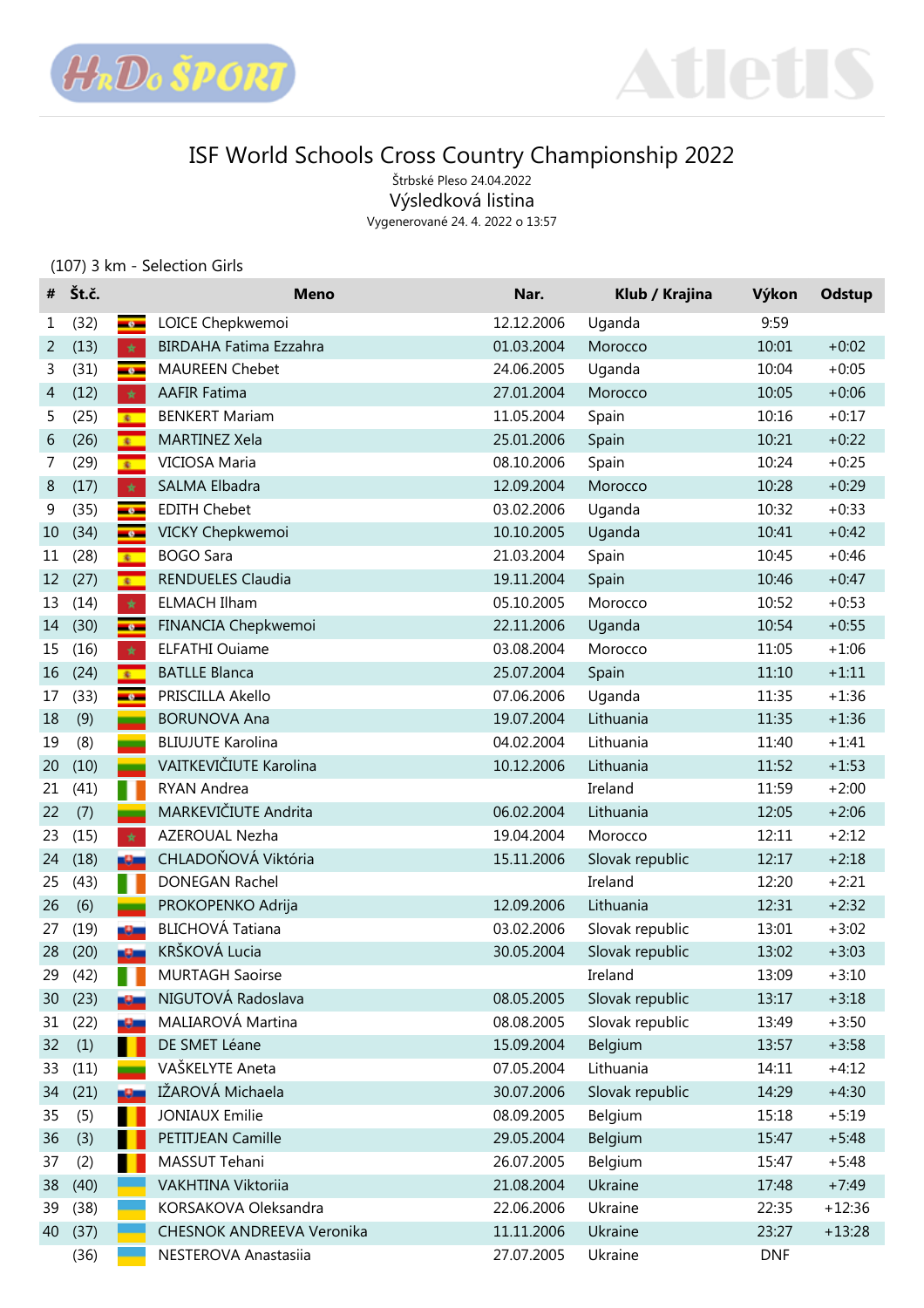| (39)                        | <b>MITSO Natalia</b> | 23.10.2005 | Ukraine | <b>DNF</b> |
|-----------------------------|----------------------|------------|---------|------------|
| (4)                         | <b>JUSNIAUX Lola</b> | 04.09.2004 | Belgium | <b>DNS</b> |
| Bodovanie po 1 disciplínach |                      |            |         |            |
| Uganda                      |                      |            |         | 23         |
| Morocco                     |                      |            |         | 27         |
| Spain                       |                      |            |         | 29         |
| Lithuania                   |                      |            |         | 79         |
| Slovak republic             |                      |            |         | 109        |
| Belgium                     |                      |            |         | 140        |
|                             |                      |            |         |            |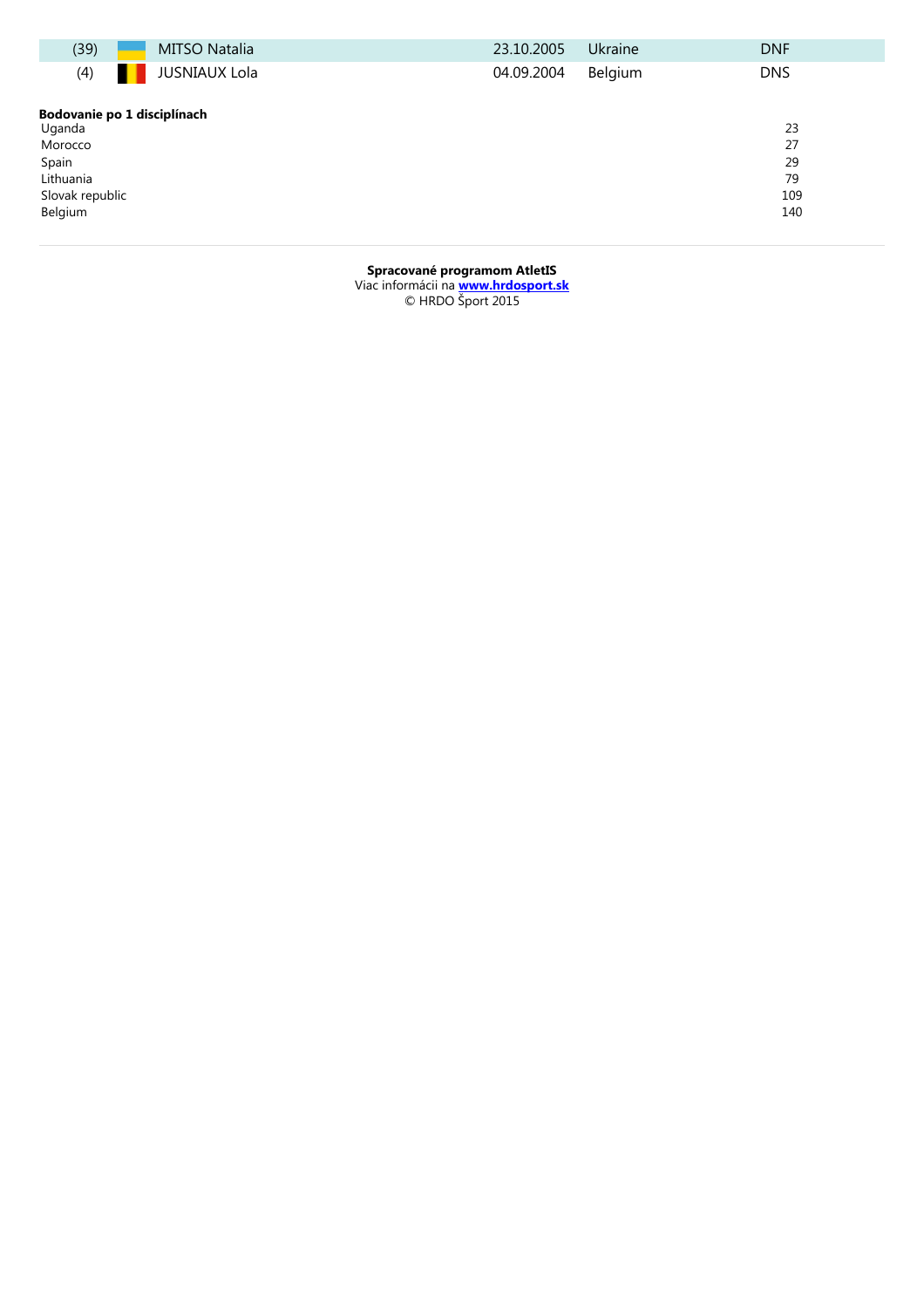



Štrbské Pleso 24.04.2022 Výsledková listina Vygenerované 24. 4. 2022 o 13:57

### (103) 5 km - Selection Boys

| #  | Št.č.   |               | <b>Meno</b>                   | Nar.       | Klub / Krajina  | Výkon | <b>Odstup</b> |
|----|---------|---------------|-------------------------------|------------|-----------------|-------|---------------|
| 1  | (14)    | $\star$       | KHCHINA Jawad                 | 03.02.2006 | Morocco         | 15:09 |               |
| 2  | (32)    | $-8-$         | DOLPHINE Chelimo              | 10.07.2005 | Uganda          | 15:12 | $+0:03$       |
| 3  | (30)    | $-6 -$        | <b>ABEL Chebet</b>            | 21.02.2005 | Uganda          | 15:16 | $+0:07$       |
| 4  | (27)    | $\bullet$     | <b>LEONARDO Ruben</b>         | 15.02.2004 | Spain           | 15:20 | $+0:11$       |
| 5  | (35)    | $\bullet$     | NAIDO Krop Dominic            | 06.12.2006 | Uganda          | 15:20 | $+0:11$       |
| 6  | (33)    | $\bullet$     | <b>SOLOMON Cherotwo</b>       | 30.05.2005 | Uganda          | 15:21 | $+0:12$       |
| 7  | (34)    | $-6 -$        | <b>GODWIN Yeko</b>            | 22.11.2006 | Uganda          | 15:28 | $+0:19$       |
| 8  | (16)    | $\star$       | MOHAMED Saadouni              | 18.03.2004 | Morocco         | 15:32 | $+0:23$       |
| 9  | (12)    | $\star$       | ELHAIMAR Zakaria              | 05.11.2004 | Morocco         | 15:34 | $+0:25$       |
| 10 | (29)    | $\bullet$     | OLIVO Ronaldo                 | 08.10.2004 | Spain           | 15:38 | $+0:29$       |
| 11 | (26)    | $\bullet$     | <b>ESCAMILLA Mesfin</b>       | 19.11.2005 | Spain           | 15:41 | $+0:32$       |
| 12 | (28)    | $\bullet$     | NARANJO Unai                  | 25.05.2005 | Spain           | 15:45 | $+0:36$       |
| 13 | (24)    | $\bullet$     | <b>BUENO Jaime</b>            | 05.08.2004 | Spain           | 15:48 | $+0:39$       |
| 14 | (13)    | $\star$       | <b>TRAIBI Mohammed</b>        | 04.08.2004 | Morocco         | 16:08 | $+0:59$       |
| 15 | (17)    | $\star$       | TALEBLYCEE TOUBKAL Hamza Abou | 02.01.2005 | Morocco         | 16:19 | $+1:10$       |
| 16 | (6)     | $\mathcal{L}$ | ČERNIAVSKI Erik               | 13.02.2004 | Lithuania       | 16:29 | $+1:20$       |
| 17 | (15)    | $\star$       | ZOUHAIR Addioui               | 03.06.2004 | Morocco         | 16:37 | $+1:28$       |
| 18 | (25)    | $\bullet$     | <b>CRESPO Marcos</b>          | 23.01.2005 | Spain           | 16:57 | $+1:48$       |
| 19 | (18)    | -9-           | KRAJČ Adam                    | 11.11.2004 | Slovak republic | 17:02 | $+1:53$       |
| 20 | (7)     | a a           | BENDARAVIČIUS Airidas         | 09.08.2004 | Lithuania       | 17:17 | $+2:08$       |
| 21 | (9)     | a a           | <b>MOCKUS Valentas</b>        | 14.03.2006 | Lithuania       | 17:37 | $+2:28$       |
| 22 | (11)    | a a           | <b>BARTUSEVIČ Daniel</b>      | 28.05.2004 | Lithuania       | 17:47 | $+2:38$       |
| 23 | (8)     | a a           | AUKŠTUOLIS Edvardas           | 06.04.2005 | Lithuania       | 18:14 | $+3:05$       |
| 24 | (10)    | a a           | ŠMAIŽYS Rokas                 | 02.09.2004 | Lithuania       | 18:30 | $+3:21$       |
| 25 | (39)    |               | KASUMOV Tofik                 | 18.11.2005 | Ukraine         | 18:58 | $+3:49$       |
| 26 | (22)    | -9-           | KRÚPA Timotej                 | 07.01.2004 | Slovak republic | 19:04 | $+3:55$       |
| 27 | (31)    | $-6 -$        | FRED Kiptoo                   | 02.02.2006 | Uganda          | 19:10 | $+4:01$       |
| 28 | (38)    |               | ZHUKOV Dmytro                 | 23.06.2006 | Ukraine         | 19:10 | $+4:01$       |
| 29 | (2)     | ٠             | POULIN Hugo                   | 16.09.2004 | Belgium         | 19:21 | $+4:12$       |
| 30 | (42)    |               | <b>LISTON Connor</b>          |            | Ireland         | 19:41 | $+4:32$       |
| 31 | (21)    | -9-           | <b>BARAN Matúš</b>            | 16.11.2004 | Slovak republic | 19:52 | $+4:43$       |
| 32 | (4)     |               | <b>HUSTIN François</b>        | 18.02.2004 | Belgium         | 19:57 | $+4:48$       |
| 33 | (23)    | -9-           | FÁBER Dominik                 | 02.04.2006 | Slovak republic | 20:05 | $+4:56$       |
| 34 | (20)    | -9-           | GRADŽILO Benjamín             | 14.04.2004 | Slovak republic | 20:11 | $+5:02$       |
| 35 | (5)     |               | <b>GASPARD Martin</b>         | 17.04.2006 | Belgium         | 20:27 | $+5:18$       |
| 36 | (3)     |               | <b>COENEN Corentin</b>        | 15.10.2004 | Belgium         | 20:33 | $+5:24$       |
| 37 | (41)    |               | MISHKO Viktor                 | 09.01.2004 | Ukraine         | 20:36 | $+5:27$       |
| 38 | (19)    | -9-           | KRAJČI Tomáš                  | 07.11.2006 | Slovak republic | 20:57 | $+5:48$       |
| 39 | (1)     |               | <b>MISTIAEN Everic</b>        | 18.10.2004 | Belgium         | 21:08 | $+5:59$       |
| 40 | (40)    |               | <b>FALES Vilen</b>            | 26.02.2006 | Ukraine         | 23:07 | $+7:58$       |
|    | 41 (43) |               | <b>TOM Daly</b>               |            | Ireland         | 23:08 | $+7:59$       |